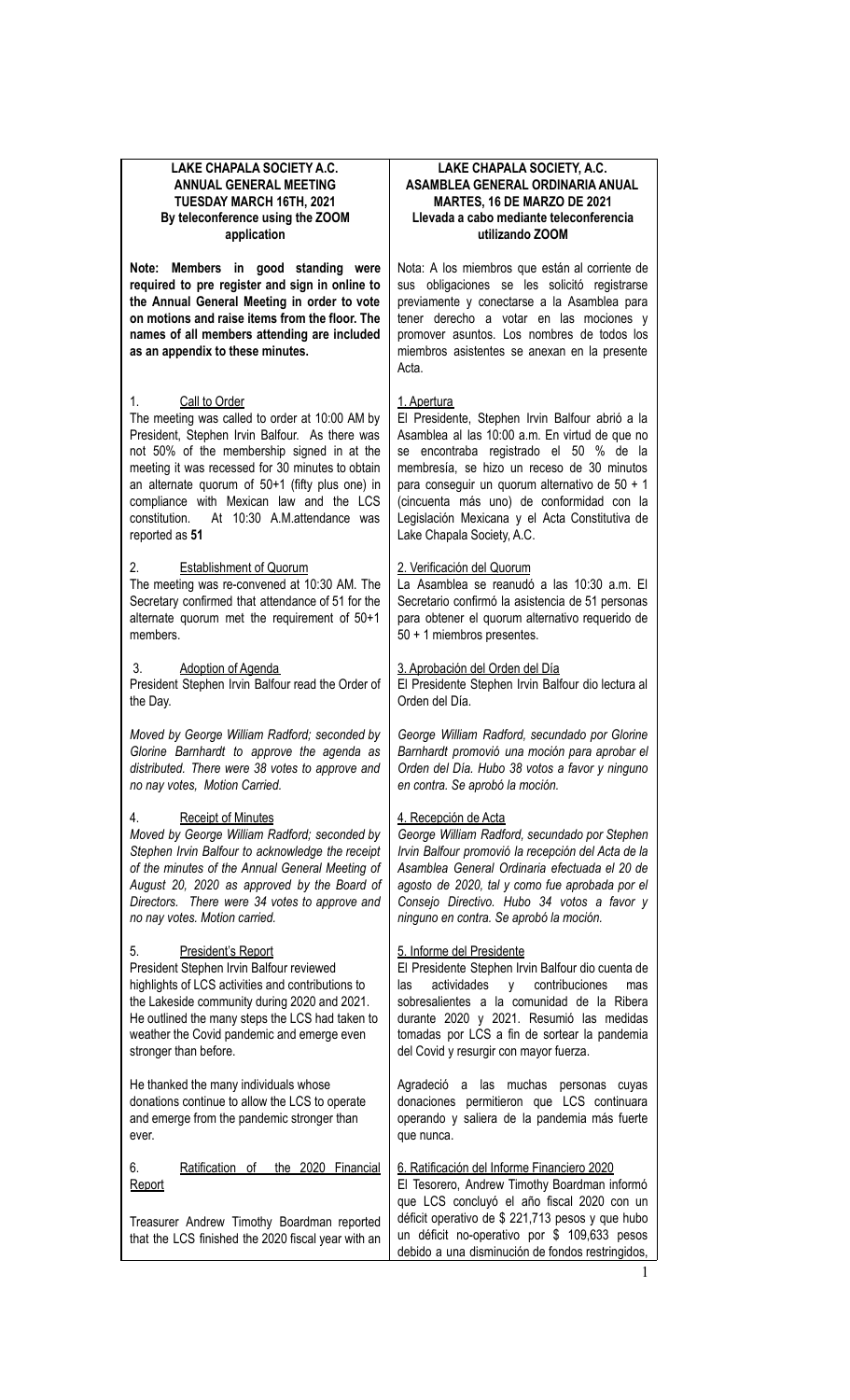operating deficit of \$221,713 pesos and also experienced a non-operating deficit of \$109,633 peos due to a draw-down of restricted funds, mainly to provide student aid. The deficit resulted largely from continued repair and renovation work done pre Covid on the campus as well as from the suspension of revenue generating programs due to the pandemic. LCS ended the year with a net asset value of \$25,137,113 pesos.

*Moved by Andrew Timothy Boardman; seconded by Brian Thomas Dalziel, that in accordance with the Constitution, the audited financial statements for 2020 with accompanying footnotes, be ratified by the members as presented. There were 40 votes to approve and no nay votes. Membership voted to ratify the financial reports as submitted. Motion carried.*

# Receipt of 2021 Budget Projections

The Treasurer, Andrew Timothy Boardman, presented the 2021 budget as approved by the Board.

*In accordance with the LCS Constitution, the financial projections for 2021 must be presented to and received by the members each year at the AGM. This item does not require a motion or a vote.*

## 8. 2020 External Audit Report

The Audit Committee Chairperson, Brian Thomas Dalziel reported that the annual audit report from Salles Sainz Grant Thornton the External Financial Auditor for 2020 had been received and reviewed. Their report was summarized by the following quotation from their report;

### **Unqualified Opinion**

"In our opinion, the financial statements present fairly, in all material respects, the financial position of The Lake Chapala Society, A.C., as of December 31, 2020, and its financial performance, and its cash flows for the year then ended, in accordance with Mexican Financial Reporting Standards."

*Moved by Brian Thomas Dalziel and seconded by Richard Joseph Chase to ratify the appointment of Salles Sainz Grant Thornton for the 2020 Financial Audit. There were 39 votes to approve and no nay votes. Motion carried.*

9. Ratification of Membership Categories & Dues

*Moved by Andrew Timothy Boardman; seconded by Larry John Barnhardt, that the dues structure defined below be used for fiscal 2021. There were 39 votes to approve and no nay votes. Members voted to ratify the dues. Motion carried.*

**Membership Rates:**

principalmente destinados a apoyos estudiantes. El déficit fue resultado de los continuos trabajos de reparaciones y remodelaciones realizadas en el Campus antes de que surgiera el Covid, así como de la falta de los ingresos generados por los programas que fueron suspendidos debido a la pandemia. LCS concluyó el año con un valor activo neto de \$ 25´137,113 pesos.

*Andrew Timothy Boardman, secundado por Brian Thomas Daizel, promovió una moción para que, conforme a la Constitución de LCS, los Estados Financieros auditados junto con sus notas fueran ratificados por los miembros presentes. Hubo 40 votos a favor y ninguno en contra. La membresía voto para aprobar los Informes Financieros tal y como fueron presentados. La moción fue aprobada.*

## 7. Recepción del Presupuesto Proyectado para 2021.

El Tesorero, Andrew Timothy Boardman presentó el Presupuesto proyectado para 2021 tal y como fue aprobado por el Consejo.

*De conformidad con el Acta Constitutiva de LCS, las proyecciones financieras para 2021 deben presentarse y ser recibidas por la membresía en cada Asamblea Anual. Este asunto no requiere moción ni votación.*

# 8. Informe de la Auditoría Externa de 2020.

El Presidente del Comité de Auditorías, Brian Thomas Dalziel reportó que la auditoría anual de 2020 realizada por el Auditor Externo Salles Sainz Grant Thornton, fue recibida y revisada. El informe se resume en las siguientes citas del mismo:

### **Dictamen sin reservas**

"En nuestra opinión, los Estados Financieros a diciembre 31 de 2020, se presentan razonables en todos los aspectos materiales, en cuanto a la posición financiera de Lake Chapala Society, A.C., su desempeño financiero y el flujo de efectivo para el año que concluyó, conforme a los Estándares Mexicanos de Informes Financieros".

*Brian Thomas Daizel, secundado por Richard Joseph Chase promovió una moción para ratificar la Auditoria Financiera de 2020 elaborada por de Salles Sainz Grant Thomas. Hubo 39 votos a favor y ninguno en contra. La moción se aprobó.*

Ratificación de las Categorías de la Membresía y Cuotas.

Andrew Timothy Boardman, secundado por Larry John Barnhardt promovió una moción para que se aplique la estructura de cuotas que se define a continuación durante el año fiscal 2021. Hubo 39 votos a favor y ninguno en contra. La moción se aprobó.

| Cuotas de Membresías: |
|-----------------------|
|                       |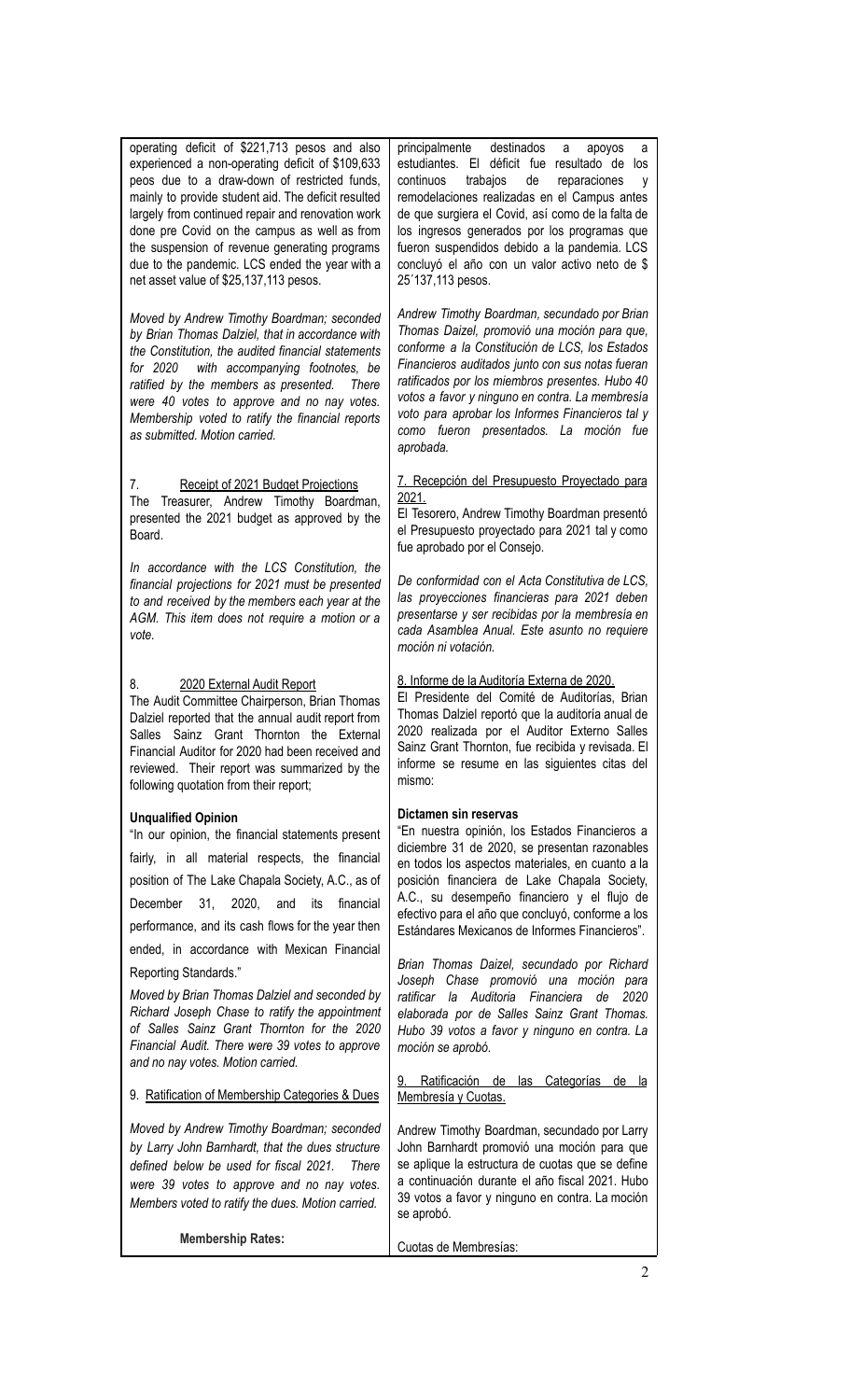| Completa Anual<br>Full Annual<br>790 pesos anuales;<br>790 pesos per year;<br>Membresía Mensual 270<br>Monthly membership<br>pesos anuales;<br>270 pesos per month;<br>Senior (age 79 and over)<br>620 pesos anuales;<br>.620 pesos per year;<br>pesos<br>50 pesos anuales<br>per year;<br>de 5,000 a 25,000 pesos anuales.<br>5,000 to 25,000 pesos per year.<br>10.<br>Ratification of Reserve Fund Deposit<br>10. Ratificación del Deposito del Fondo de<br>Due to uncertainty caused by COVID, the<br>Reserva.<br>Treasurer Andrew Timothy Boardman, made the<br>Debido a la incertidumbre generada por el<br>recommendation to the Board, and the Board<br>COVID, el Tesorero Andrew Timothy Boardman,<br>agreed, that no transfer to the reserve fund be<br>sugirió al Consejo que no se realizaran<br>made in the current year.<br>transferencias al fondo de reservas durante el<br>presente año. El Consejo estuvo de acuerdo.<br>The reserve fund is restricted, according to the<br>LCS Constitution, to the following uses:<br>De acuerdo con el Acta Constitutiva de LCS, el<br>emergency capital repairs or replacements in<br>fondo de reserva está restringido a los siguientes<br>excess of 2% of the annual budget, employee<br>fines: reparaciones de emergencia de capital o<br>severance or other uses at the discretion of<br>reposiciones que excedan el 2% del presupuesto<br>membership as determined at an AGM or an<br>anual, indemnizaciones a empleados u otros<br>extraordinary meeting called for that purpose.<br>fines a discreción de la Membresía que se<br>determinen en durante una Asamblea Ordinaria o<br>The accumulated reserve fund of the LCS<br>Extraordinaria convocada para tal efecto.<br>currently stands at \$850,000 pesos.<br>El fondo de reserva acumulado actual de LCS es<br>Moved by Andrew Timothy Boardman; seconded<br>de \$850,000 pesos.<br>by Larry John Barnhardt to ratify that for 2021 no<br>funds be transferred to the Reserve Fund. There<br>Andrew Timothy Boardman, secundado por Larry<br>John Barnhardt promovió una moción para que<br>were 37 votes to approve and no nay votes.<br>Motion carried.<br>se ratifique que no se transfieran recursos al<br>Fondo de Reserva. Hubo 37 votos a favor y<br>ninguno en contra. La moción se aprobó.<br>11.<br>Election<br>Board<br><b>Officers</b><br>$\circ$ f<br>&<br>Directors-at-Large and Ratification<br>11. Elección y Ratificación de Consejeros y<br>Directivos.<br>The Chair of the Nominating Committee, Nancy<br>Nancy Creevan, en su calidad de Presidenta del<br>Creevan, introduced the positions requiring<br>Comité de Nominaciones, presentó los puestos<br>election and the candidates recommended by the<br>que requieren elección y a los candidatos<br>sugeridos por el Comité de Nominaciones.<br>Nominating Committee.<br>Se eligieron el Tesorero y 4 (cuatro) directivos<br>Elections were held for Treasurer and 4 (four)<br>para que funjan por un período de dos años:<br>Directors-at-Large to each serve two-year terms.<br>Andrew Timothy Boardman, Candidato para un<br>Andrew Timothy Boardman, candidate for a<br>segundo período de dos años como Tesorero.<br>second two year term as Treasurer.<br>Hunter Lee Johnson III, Candidato para<br>Hunter Lee Johnson III, candidate for a first<br>Directivo en un primer período de dos años.<br>term as Director -at-Large.<br>Larry John Barnhardt, Christy Carter Caldwell<br>y Yolanda Martínez Llamas, Candidatos a<br>Larry John Barnhardt, Christy Carter Caldwell<br>and Yolanda Martinez Llamas, candidates for<br>Directivos para un segundo período de dos años.<br>second two year terms as Directors-at-Large.<br>Nancy Creevan preguntó si había Candidatos por<br>parte de la Membresía presente. Nadie habló.<br>Nancy Creevan asked if there were nominations<br>from the floor: None were raised.<br>Nancy Creevan, secundada por Alfredo Perez<br>promovió la moción para elegir mediante<br>Moved by Nancy Creevan; seconded by Alfredo<br>aclamación a los siguientes Candidatos a<br>Perez that the candidates for uncontested seats<br>puestos sin oposición; |  |
|--------------------------------------------------------------------------------------------------------------------------------------------------------------------------------------------------------------------------------------------------------------------------------------------------------------------------------------------------------------------------------------------------------------------------------------------------------------------------------------------------------------------------------------------------------------------------------------------------------------------------------------------------------------------------------------------------------------------------------------------------------------------------------------------------------------------------------------------------------------------------------------------------------------------------------------------------------------------------------------------------------------------------------------------------------------------------------------------------------------------------------------------------------------------------------------------------------------------------------------------------------------------------------------------------------------------------------------------------------------------------------------------------------------------------------------------------------------------------------------------------------------------------------------------------------------------------------------------------------------------------------------------------------------------------------------------------------------------------------------------------------------------------------------------------------------------------------------------------------------------------------------------------------------------------------------------------------------------------------------------------------------------------------------------------------------------------------------------------------------------------------------------------------------------------------------------------------------------------------------------------------------------------------------------------------------------------------------------------------------------------------------------------------------------------------------------------------------------------------------------------------------------------------------------------------------------------------------------------------------------------------------------------------------------------------------------------------------------------------------------------------------------------------------------------------------------------------------------------------------------------------------------------------------------------------------------------------------------------------------------------------------------------------------------------------------------------------------------------------------------------------------------------------------------------------------------------------------------------------------------------------------------------------------------------------------------------------------------------------------------------------------------------------------------------------------------------------------------------------------------------------------------------------------------------------------------------------------------------------------------------------------------------------------------------------------------------------------------------------------------------------------------------------------------------------------------------------------------------------------------------------------------------------------------------------------------------------------------------------------------------------------------------------------------------------------------------------------------------------------------------------------------------------------------------------------------|--|
|                                                                                                                                                                                                                                                                                                                                                                                                                                                                                                                                                                                                                                                                                                                                                                                                                                                                                                                                                                                                                                                                                                                                                                                                                                                                                                                                                                                                                                                                                                                                                                                                                                                                                                                                                                                                                                                                                                                                                                                                                                                                                                                                                                                                                                                                                                                                                                                                                                                                                                                                                                                                                                                                                                                                                                                                                                                                                                                                                                                                                                                                                                                                                                                                                                                                                                                                                                                                                                                                                                                                                                                                                                                                                                                                                                                                                                                                                                                                                                                                                                                                                                                                                                                            |  |
|                                                                                                                                                                                                                                                                                                                                                                                                                                                                                                                                                                                                                                                                                                                                                                                                                                                                                                                                                                                                                                                                                                                                                                                                                                                                                                                                                                                                                                                                                                                                                                                                                                                                                                                                                                                                                                                                                                                                                                                                                                                                                                                                                                                                                                                                                                                                                                                                                                                                                                                                                                                                                                                                                                                                                                                                                                                                                                                                                                                                                                                                                                                                                                                                                                                                                                                                                                                                                                                                                                                                                                                                                                                                                                                                                                                                                                                                                                                                                                                                                                                                                                                                                                                            |  |
|                                                                                                                                                                                                                                                                                                                                                                                                                                                                                                                                                                                                                                                                                                                                                                                                                                                                                                                                                                                                                                                                                                                                                                                                                                                                                                                                                                                                                                                                                                                                                                                                                                                                                                                                                                                                                                                                                                                                                                                                                                                                                                                                                                                                                                                                                                                                                                                                                                                                                                                                                                                                                                                                                                                                                                                                                                                                                                                                                                                                                                                                                                                                                                                                                                                                                                                                                                                                                                                                                                                                                                                                                                                                                                                                                                                                                                                                                                                                                                                                                                                                                                                                                                                            |  |
|                                                                                                                                                                                                                                                                                                                                                                                                                                                                                                                                                                                                                                                                                                                                                                                                                                                                                                                                                                                                                                                                                                                                                                                                                                                                                                                                                                                                                                                                                                                                                                                                                                                                                                                                                                                                                                                                                                                                                                                                                                                                                                                                                                                                                                                                                                                                                                                                                                                                                                                                                                                                                                                                                                                                                                                                                                                                                                                                                                                                                                                                                                                                                                                                                                                                                                                                                                                                                                                                                                                                                                                                                                                                                                                                                                                                                                                                                                                                                                                                                                                                                                                                                                                            |  |
|                                                                                                                                                                                                                                                                                                                                                                                                                                                                                                                                                                                                                                                                                                                                                                                                                                                                                                                                                                                                                                                                                                                                                                                                                                                                                                                                                                                                                                                                                                                                                                                                                                                                                                                                                                                                                                                                                                                                                                                                                                                                                                                                                                                                                                                                                                                                                                                                                                                                                                                                                                                                                                                                                                                                                                                                                                                                                                                                                                                                                                                                                                                                                                                                                                                                                                                                                                                                                                                                                                                                                                                                                                                                                                                                                                                                                                                                                                                                                                                                                                                                                                                                                                                            |  |
|                                                                                                                                                                                                                                                                                                                                                                                                                                                                                                                                                                                                                                                                                                                                                                                                                                                                                                                                                                                                                                                                                                                                                                                                                                                                                                                                                                                                                                                                                                                                                                                                                                                                                                                                                                                                                                                                                                                                                                                                                                                                                                                                                                                                                                                                                                                                                                                                                                                                                                                                                                                                                                                                                                                                                                                                                                                                                                                                                                                                                                                                                                                                                                                                                                                                                                                                                                                                                                                                                                                                                                                                                                                                                                                                                                                                                                                                                                                                                                                                                                                                                                                                                                                            |  |
|                                                                                                                                                                                                                                                                                                                                                                                                                                                                                                                                                                                                                                                                                                                                                                                                                                                                                                                                                                                                                                                                                                                                                                                                                                                                                                                                                                                                                                                                                                                                                                                                                                                                                                                                                                                                                                                                                                                                                                                                                                                                                                                                                                                                                                                                                                                                                                                                                                                                                                                                                                                                                                                                                                                                                                                                                                                                                                                                                                                                                                                                                                                                                                                                                                                                                                                                                                                                                                                                                                                                                                                                                                                                                                                                                                                                                                                                                                                                                                                                                                                                                                                                                                                            |  |
|                                                                                                                                                                                                                                                                                                                                                                                                                                                                                                                                                                                                                                                                                                                                                                                                                                                                                                                                                                                                                                                                                                                                                                                                                                                                                                                                                                                                                                                                                                                                                                                                                                                                                                                                                                                                                                                                                                                                                                                                                                                                                                                                                                                                                                                                                                                                                                                                                                                                                                                                                                                                                                                                                                                                                                                                                                                                                                                                                                                                                                                                                                                                                                                                                                                                                                                                                                                                                                                                                                                                                                                                                                                                                                                                                                                                                                                                                                                                                                                                                                                                                                                                                                                            |  |
|                                                                                                                                                                                                                                                                                                                                                                                                                                                                                                                                                                                                                                                                                                                                                                                                                                                                                                                                                                                                                                                                                                                                                                                                                                                                                                                                                                                                                                                                                                                                                                                                                                                                                                                                                                                                                                                                                                                                                                                                                                                                                                                                                                                                                                                                                                                                                                                                                                                                                                                                                                                                                                                                                                                                                                                                                                                                                                                                                                                                                                                                                                                                                                                                                                                                                                                                                                                                                                                                                                                                                                                                                                                                                                                                                                                                                                                                                                                                                                                                                                                                                                                                                                                            |  |
|                                                                                                                                                                                                                                                                                                                                                                                                                                                                                                                                                                                                                                                                                                                                                                                                                                                                                                                                                                                                                                                                                                                                                                                                                                                                                                                                                                                                                                                                                                                                                                                                                                                                                                                                                                                                                                                                                                                                                                                                                                                                                                                                                                                                                                                                                                                                                                                                                                                                                                                                                                                                                                                                                                                                                                                                                                                                                                                                                                                                                                                                                                                                                                                                                                                                                                                                                                                                                                                                                                                                                                                                                                                                                                                                                                                                                                                                                                                                                                                                                                                                                                                                                                                            |  |
|                                                                                                                                                                                                                                                                                                                                                                                                                                                                                                                                                                                                                                                                                                                                                                                                                                                                                                                                                                                                                                                                                                                                                                                                                                                                                                                                                                                                                                                                                                                                                                                                                                                                                                                                                                                                                                                                                                                                                                                                                                                                                                                                                                                                                                                                                                                                                                                                                                                                                                                                                                                                                                                                                                                                                                                                                                                                                                                                                                                                                                                                                                                                                                                                                                                                                                                                                                                                                                                                                                                                                                                                                                                                                                                                                                                                                                                                                                                                                                                                                                                                                                                                                                                            |  |
|                                                                                                                                                                                                                                                                                                                                                                                                                                                                                                                                                                                                                                                                                                                                                                                                                                                                                                                                                                                                                                                                                                                                                                                                                                                                                                                                                                                                                                                                                                                                                                                                                                                                                                                                                                                                                                                                                                                                                                                                                                                                                                                                                                                                                                                                                                                                                                                                                                                                                                                                                                                                                                                                                                                                                                                                                                                                                                                                                                                                                                                                                                                                                                                                                                                                                                                                                                                                                                                                                                                                                                                                                                                                                                                                                                                                                                                                                                                                                                                                                                                                                                                                                                                            |  |
|                                                                                                                                                                                                                                                                                                                                                                                                                                                                                                                                                                                                                                                                                                                                                                                                                                                                                                                                                                                                                                                                                                                                                                                                                                                                                                                                                                                                                                                                                                                                                                                                                                                                                                                                                                                                                                                                                                                                                                                                                                                                                                                                                                                                                                                                                                                                                                                                                                                                                                                                                                                                                                                                                                                                                                                                                                                                                                                                                                                                                                                                                                                                                                                                                                                                                                                                                                                                                                                                                                                                                                                                                                                                                                                                                                                                                                                                                                                                                                                                                                                                                                                                                                                            |  |
|                                                                                                                                                                                                                                                                                                                                                                                                                                                                                                                                                                                                                                                                                                                                                                                                                                                                                                                                                                                                                                                                                                                                                                                                                                                                                                                                                                                                                                                                                                                                                                                                                                                                                                                                                                                                                                                                                                                                                                                                                                                                                                                                                                                                                                                                                                                                                                                                                                                                                                                                                                                                                                                                                                                                                                                                                                                                                                                                                                                                                                                                                                                                                                                                                                                                                                                                                                                                                                                                                                                                                                                                                                                                                                                                                                                                                                                                                                                                                                                                                                                                                                                                                                                            |  |
|                                                                                                                                                                                                                                                                                                                                                                                                                                                                                                                                                                                                                                                                                                                                                                                                                                                                                                                                                                                                                                                                                                                                                                                                                                                                                                                                                                                                                                                                                                                                                                                                                                                                                                                                                                                                                                                                                                                                                                                                                                                                                                                                                                                                                                                                                                                                                                                                                                                                                                                                                                                                                                                                                                                                                                                                                                                                                                                                                                                                                                                                                                                                                                                                                                                                                                                                                                                                                                                                                                                                                                                                                                                                                                                                                                                                                                                                                                                                                                                                                                                                                                                                                                                            |  |
|                                                                                                                                                                                                                                                                                                                                                                                                                                                                                                                                                                                                                                                                                                                                                                                                                                                                                                                                                                                                                                                                                                                                                                                                                                                                                                                                                                                                                                                                                                                                                                                                                                                                                                                                                                                                                                                                                                                                                                                                                                                                                                                                                                                                                                                                                                                                                                                                                                                                                                                                                                                                                                                                                                                                                                                                                                                                                                                                                                                                                                                                                                                                                                                                                                                                                                                                                                                                                                                                                                                                                                                                                                                                                                                                                                                                                                                                                                                                                                                                                                                                                                                                                                                            |  |
|                                                                                                                                                                                                                                                                                                                                                                                                                                                                                                                                                                                                                                                                                                                                                                                                                                                                                                                                                                                                                                                                                                                                                                                                                                                                                                                                                                                                                                                                                                                                                                                                                                                                                                                                                                                                                                                                                                                                                                                                                                                                                                                                                                                                                                                                                                                                                                                                                                                                                                                                                                                                                                                                                                                                                                                                                                                                                                                                                                                                                                                                                                                                                                                                                                                                                                                                                                                                                                                                                                                                                                                                                                                                                                                                                                                                                                                                                                                                                                                                                                                                                                                                                                                            |  |
|                                                                                                                                                                                                                                                                                                                                                                                                                                                                                                                                                                                                                                                                                                                                                                                                                                                                                                                                                                                                                                                                                                                                                                                                                                                                                                                                                                                                                                                                                                                                                                                                                                                                                                                                                                                                                                                                                                                                                                                                                                                                                                                                                                                                                                                                                                                                                                                                                                                                                                                                                                                                                                                                                                                                                                                                                                                                                                                                                                                                                                                                                                                                                                                                                                                                                                                                                                                                                                                                                                                                                                                                                                                                                                                                                                                                                                                                                                                                                                                                                                                                                                                                                                                            |  |
|                                                                                                                                                                                                                                                                                                                                                                                                                                                                                                                                                                                                                                                                                                                                                                                                                                                                                                                                                                                                                                                                                                                                                                                                                                                                                                                                                                                                                                                                                                                                                                                                                                                                                                                                                                                                                                                                                                                                                                                                                                                                                                                                                                                                                                                                                                                                                                                                                                                                                                                                                                                                                                                                                                                                                                                                                                                                                                                                                                                                                                                                                                                                                                                                                                                                                                                                                                                                                                                                                                                                                                                                                                                                                                                                                                                                                                                                                                                                                                                                                                                                                                                                                                                            |  |
|                                                                                                                                                                                                                                                                                                                                                                                                                                                                                                                                                                                                                                                                                                                                                                                                                                                                                                                                                                                                                                                                                                                                                                                                                                                                                                                                                                                                                                                                                                                                                                                                                                                                                                                                                                                                                                                                                                                                                                                                                                                                                                                                                                                                                                                                                                                                                                                                                                                                                                                                                                                                                                                                                                                                                                                                                                                                                                                                                                                                                                                                                                                                                                                                                                                                                                                                                                                                                                                                                                                                                                                                                                                                                                                                                                                                                                                                                                                                                                                                                                                                                                                                                                                            |  |
|                                                                                                                                                                                                                                                                                                                                                                                                                                                                                                                                                                                                                                                                                                                                                                                                                                                                                                                                                                                                                                                                                                                                                                                                                                                                                                                                                                                                                                                                                                                                                                                                                                                                                                                                                                                                                                                                                                                                                                                                                                                                                                                                                                                                                                                                                                                                                                                                                                                                                                                                                                                                                                                                                                                                                                                                                                                                                                                                                                                                                                                                                                                                                                                                                                                                                                                                                                                                                                                                                                                                                                                                                                                                                                                                                                                                                                                                                                                                                                                                                                                                                                                                                                                            |  |
|                                                                                                                                                                                                                                                                                                                                                                                                                                                                                                                                                                                                                                                                                                                                                                                                                                                                                                                                                                                                                                                                                                                                                                                                                                                                                                                                                                                                                                                                                                                                                                                                                                                                                                                                                                                                                                                                                                                                                                                                                                                                                                                                                                                                                                                                                                                                                                                                                                                                                                                                                                                                                                                                                                                                                                                                                                                                                                                                                                                                                                                                                                                                                                                                                                                                                                                                                                                                                                                                                                                                                                                                                                                                                                                                                                                                                                                                                                                                                                                                                                                                                                                                                                                            |  |
|                                                                                                                                                                                                                                                                                                                                                                                                                                                                                                                                                                                                                                                                                                                                                                                                                                                                                                                                                                                                                                                                                                                                                                                                                                                                                                                                                                                                                                                                                                                                                                                                                                                                                                                                                                                                                                                                                                                                                                                                                                                                                                                                                                                                                                                                                                                                                                                                                                                                                                                                                                                                                                                                                                                                                                                                                                                                                                                                                                                                                                                                                                                                                                                                                                                                                                                                                                                                                                                                                                                                                                                                                                                                                                                                                                                                                                                                                                                                                                                                                                                                                                                                                                                            |  |
|                                                                                                                                                                                                                                                                                                                                                                                                                                                                                                                                                                                                                                                                                                                                                                                                                                                                                                                                                                                                                                                                                                                                                                                                                                                                                                                                                                                                                                                                                                                                                                                                                                                                                                                                                                                                                                                                                                                                                                                                                                                                                                                                                                                                                                                                                                                                                                                                                                                                                                                                                                                                                                                                                                                                                                                                                                                                                                                                                                                                                                                                                                                                                                                                                                                                                                                                                                                                                                                                                                                                                                                                                                                                                                                                                                                                                                                                                                                                                                                                                                                                                                                                                                                            |  |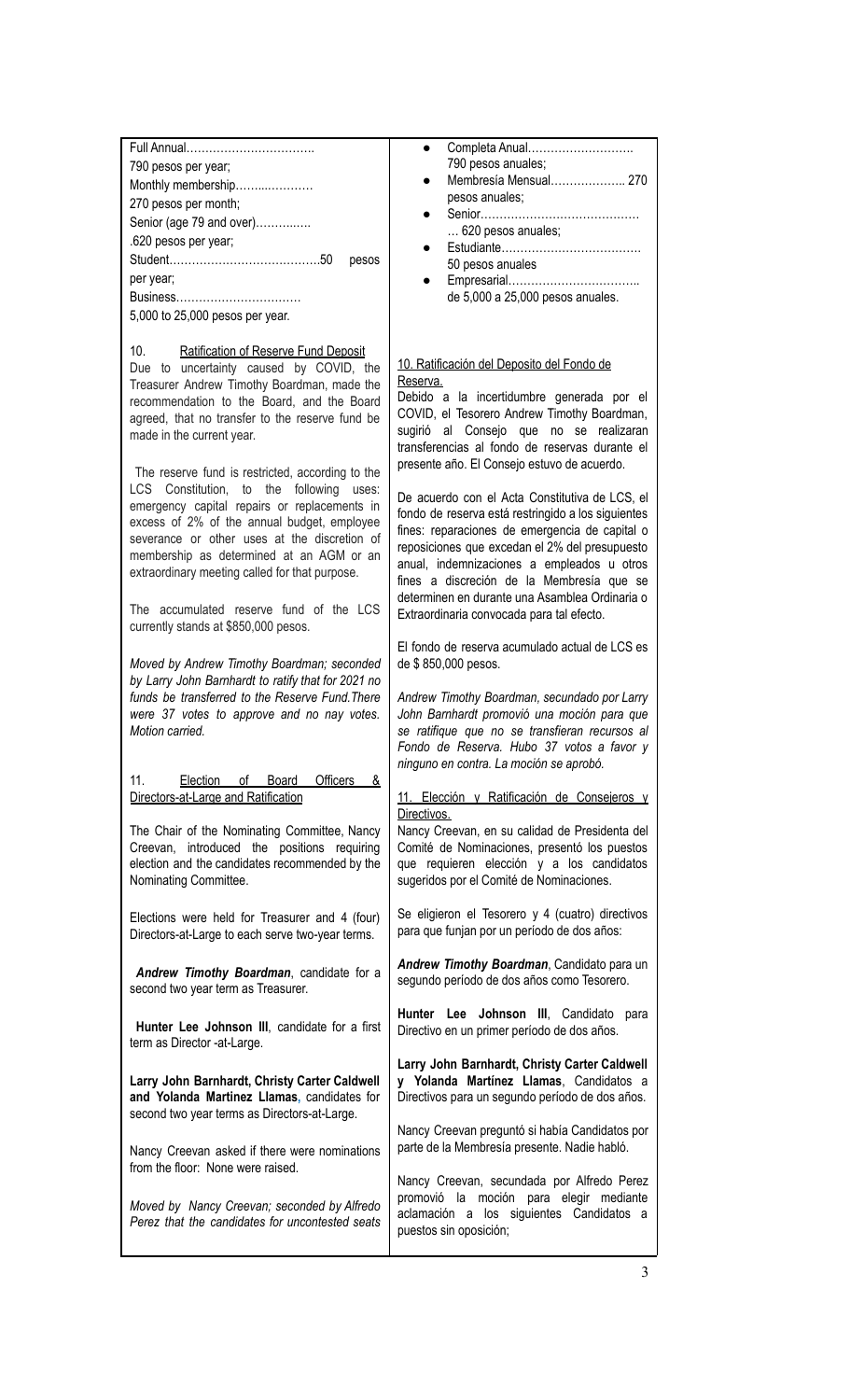| of:                                                                                                                                                                                                                                                                                                                                                                                     | Tesorero - Andrew Timothy Boardman                                                                                                                                                                                                                                                                                                                                                                                                                                                                    |
|-----------------------------------------------------------------------------------------------------------------------------------------------------------------------------------------------------------------------------------------------------------------------------------------------------------------------------------------------------------------------------------------|-------------------------------------------------------------------------------------------------------------------------------------------------------------------------------------------------------------------------------------------------------------------------------------------------------------------------------------------------------------------------------------------------------------------------------------------------------------------------------------------------------|
| Treasurer - Anthony Timothy Boardman                                                                                                                                                                                                                                                                                                                                                    | Directivos - Hunter Lee Johnson III, Larry John<br>Barnhardt, Christy Carter Caldwell y Yolanda<br>Martínez Llamas.                                                                                                                                                                                                                                                                                                                                                                                   |
| Directors at Large - Hunter Lee Johnson III,<br>Larry John Barnhardt, Christy Carter Caldwell<br>and Yolanda Martinez Llamas                                                                                                                                                                                                                                                            | Hubo 37 votos a favor y ninguno en contra. La<br>moción se aprobó.                                                                                                                                                                                                                                                                                                                                                                                                                                    |
| be elected to their positions by acclamation.<br>There were 37 votes to approve and no nay<br>votes. Motion carried.                                                                                                                                                                                                                                                                    |                                                                                                                                                                                                                                                                                                                                                                                                                                                                                                       |
| The Lake Chapala Society A.C., 2021 Board                                                                                                                                                                                                                                                                                                                                               | Los Miembros del Consejo de Lake Chapala                                                                                                                                                                                                                                                                                                                                                                                                                                                              |
| members are:                                                                                                                                                                                                                                                                                                                                                                            | Society, A.C. para el año 2021 son:                                                                                                                                                                                                                                                                                                                                                                                                                                                                   |
| President: Stephen Irvin Balfour (1 term to 2022);                                                                                                                                                                                                                                                                                                                                      | Presidente: Stephen Irvin Balfour (Primer período<br>hasta 2022)                                                                                                                                                                                                                                                                                                                                                                                                                                      |
| Vice President: Open                                                                                                                                                                                                                                                                                                                                                                    | Vicepresidente: Abierto                                                                                                                                                                                                                                                                                                                                                                                                                                                                               |
| Treasurer; Andrew Timothy Boardman; (2nd term                                                                                                                                                                                                                                                                                                                                           | Tesorero: Andrew Timothy Boardman (Segundo                                                                                                                                                                                                                                                                                                                                                                                                                                                            |
| to 2023);                                                                                                                                                                                                                                                                                                                                                                               | período hasta 2023)                                                                                                                                                                                                                                                                                                                                                                                                                                                                                   |
| Secretary: George William Radford (2nd term to                                                                                                                                                                                                                                                                                                                                          | Secretario: George William Radford (Segundo                                                                                                                                                                                                                                                                                                                                                                                                                                                           |
| 2022);                                                                                                                                                                                                                                                                                                                                                                                  | período hasta 2022)                                                                                                                                                                                                                                                                                                                                                                                                                                                                                   |
| Director - Larry John Barnhardt (2nd term to                                                                                                                                                                                                                                                                                                                                            | Director: Larry John Barnhardt (Segundo período                                                                                                                                                                                                                                                                                                                                                                                                                                                       |
| 2023);                                                                                                                                                                                                                                                                                                                                                                                  | hasta 2022)                                                                                                                                                                                                                                                                                                                                                                                                                                                                                           |
| Director - Hunter Lee Johnson III Brahm (1st                                                                                                                                                                                                                                                                                                                                            | Director: Hunter Lee Johnson III Brahm (Primer                                                                                                                                                                                                                                                                                                                                                                                                                                                        |
| term to 2023);                                                                                                                                                                                                                                                                                                                                                                          | período hasta 2023)                                                                                                                                                                                                                                                                                                                                                                                                                                                                                   |
| Director - Christy Carter Caldwell (2nd term to                                                                                                                                                                                                                                                                                                                                         | Directora: Christy Carter Calwell (Segundo                                                                                                                                                                                                                                                                                                                                                                                                                                                            |
| $2023$ ;                                                                                                                                                                                                                                                                                                                                                                                | período hasta 2023)                                                                                                                                                                                                                                                                                                                                                                                                                                                                                   |
| Director - Brian Thomas Dalziel (2nd term to                                                                                                                                                                                                                                                                                                                                            | Director: Brian Thomas Dalziel (Segundo período                                                                                                                                                                                                                                                                                                                                                                                                                                                       |
| $2022$ );                                                                                                                                                                                                                                                                                                                                                                               | hasta 2022)                                                                                                                                                                                                                                                                                                                                                                                                                                                                                           |
| Director - Michael Ross Searles (1 term to 2022);                                                                                                                                                                                                                                                                                                                                       | Director: Michael Ross Searles (Primer periodo<br>hasta 2022)                                                                                                                                                                                                                                                                                                                                                                                                                                         |
| Director - Elizabeth Villasenor Ramirez (1st term                                                                                                                                                                                                                                                                                                                                       | Directora: Elizabeth Villaseñor Ramírez (Primer                                                                                                                                                                                                                                                                                                                                                                                                                                                       |
| to 2022);                                                                                                                                                                                                                                                                                                                                                                               | período hasta 2022)                                                                                                                                                                                                                                                                                                                                                                                                                                                                                   |
| Director - Richard Joseph Chase (1st term to                                                                                                                                                                                                                                                                                                                                            | Director: Richard Joseph Chase (Primer período                                                                                                                                                                                                                                                                                                                                                                                                                                                        |
| 2022);                                                                                                                                                                                                                                                                                                                                                                                  | hasta 2022)                                                                                                                                                                                                                                                                                                                                                                                                                                                                                           |
| Director - Yolanda Martinez Llamas (2nd term to                                                                                                                                                                                                                                                                                                                                         | Directora: Yolanda Martínez Llamas (Segundo                                                                                                                                                                                                                                                                                                                                                                                                                                                           |
| 2023);                                                                                                                                                                                                                                                                                                                                                                                  | período hasta 2023)                                                                                                                                                                                                                                                                                                                                                                                                                                                                                   |
| 12. Granting Power of Attorney<br>According to the constitution of the Lake Chapala<br>Society A.C., section 9.02, this power of attorney<br>is granted to the President, Steven Irwin Balfour<br>who may re-assign it to any of the following:<br>Secretary - George William Radford, Treasurer -<br>Andrew Timothy Boardman or Executive Director<br>Luis Francisco Pacheco Camarena. | 12. Otorgamiento de Poderes Notariales.<br>Conforme a lo establecido en la Sección 9.02 del<br>Acta Constitutiva de Lake Chapala Society, A.C.,<br>se le otorga al Presidente Stephen Irwin Balfour<br>el presente Poder Notarial, mismo que puede<br>otorgar a cualquiera de las siguientes personas:<br>Secretario George William Radford, al<br>al<br>Tesorero Andrew Timothy Boardman o al Director<br>Ejecutivo Luis Francisco Pacheco Camarena.<br>La Asamblea General otorgó al Presidente del |
| The General Assembly granted To the president<br>of the BOARD OF DIRECTORS, Stephen Irvin<br>Balfour GENERAL POWER OF ATTORNEY FOR<br><b>LAWSUITS</b><br>COLLECTIONS,<br><b>FOR</b><br>AND                                                                                                                                                                                              | CONSEJO DIRECTIVO, Stephen Irvin Balfour<br>PODER JUDICIAL GENERAL DE PLEITOS Y<br>COBRANZAS, PODER GENERAL PARA ACTOS                                                                                                                                                                                                                                                                                                                                                                                |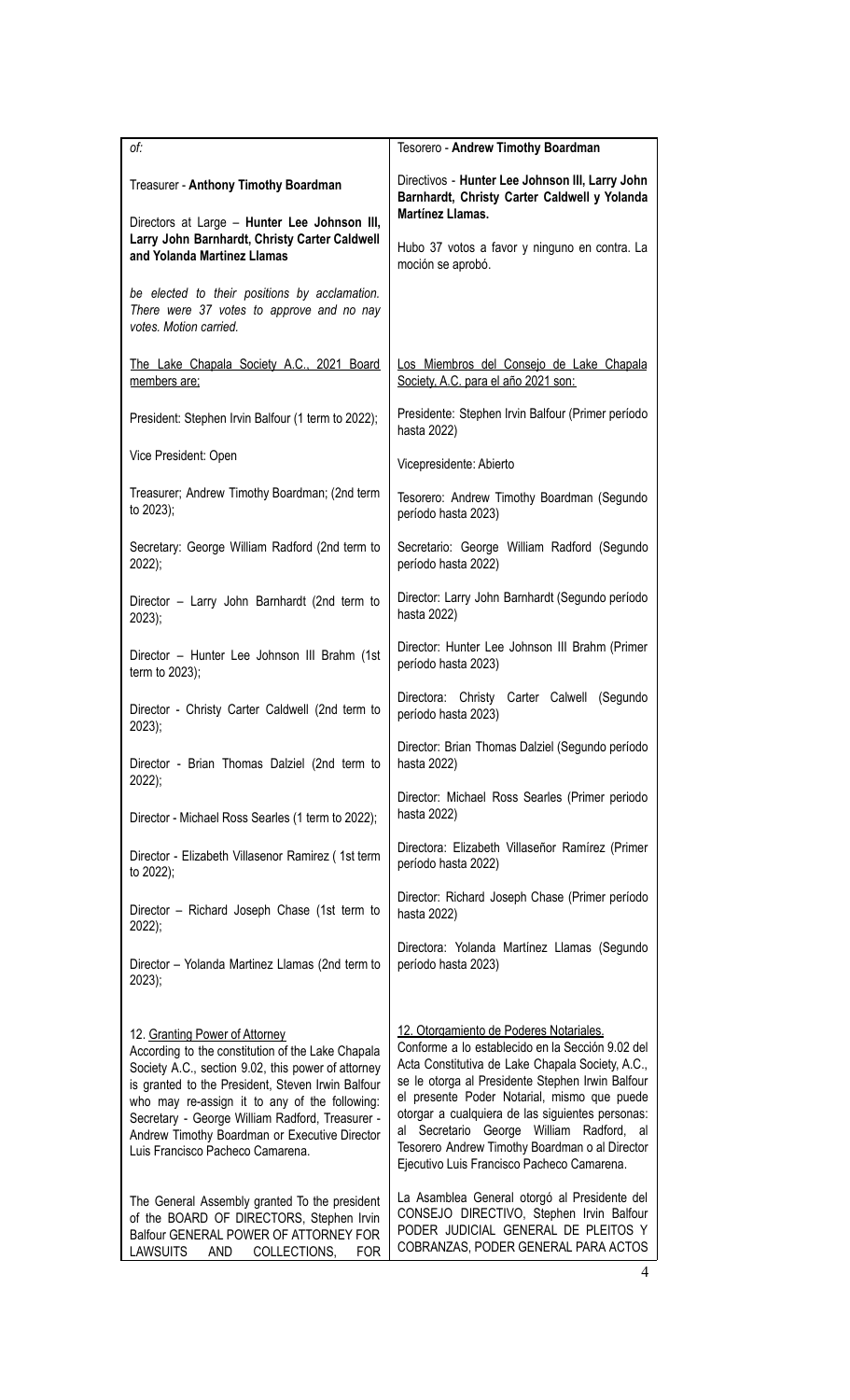| MANAGEMENT PURPOSES,<br>TO<br>OPEN,<br>CLOSE, SIGN, TRANSFER<br><b>AND</b><br><b>SIGN</b><br>BANK AND<br><b>INVESTMENT</b><br><b>CHEQUES</b><br>- IN<br>ACCOUNTS CREDIT TRANSACTIONS BANK<br>AND INVESTMENT ACCOUNTS, WITH THE<br>FACULTY TO GRANT AND REVOKE that can<br>be exercised individually and in relation to the<br>rest of the Members of the BOARD OF<br>DIRECTORS, the Secretary George William<br>Treasurer Andrew<br>Radford,<br>the<br>Timothy<br>Boardman and the Executive Director Luis<br>Francisco Pacheco Camarena, the Power may<br>be exercised jointly by at least two of its members<br>mentioned above, in the terms of the provisions<br>of article 2554 two thousand five hundred<br>fifty-four of the Federal Civil Code, 2207 two<br>thousand two hundred seven of the Civil Code of<br>the State of Jalisco and its correlatives of the<br>other States of the Republic, with the power to file<br>and desist from any class e of resources and<br>legal actions, including to promote and desist<br>amparo trial, formulate criminal<br>from the<br>complaints and become an adjunct to the Public<br>Ministry.<br>The assembly appointed as especial delegate the<br>President, Steven Irwin Balfour and Secretary,<br>George William Radford to appear jointly or<br>individually, to formalize the agreements of the | DE ADMINISTRACIÓN, ASÍ COMO PODER<br><b>PARA</b><br>EMITIR,<br><b>GENERAL</b><br>OTORGAR.<br>SUSCRIBIR, AVALAR y ENDOSAR TÍTULOS DE<br>CRÉDITO, HACER TRANSFERENCIAS EN EL<br>BANCO Y CUENTAS DE INVERSIÓN, CON LA<br>FACULTAD PARA OTORGAR Y REVOCAR A<br>PODERES,<br>poder<br>que<br>puede ejercer<br>individualmente y en cuanto al resto de los<br>CONSEJO<br>del<br>DIRECTIVO, al<br>Miembros<br>Secretario George William Radford, al Tesorero<br>Andrew Timothy Boardman y al Director Ejecutivo<br>Luis Francisco Pacheco Camarena, el Poder<br>podrá ser ejercido de forma mancomunada por al<br>menos dos de sus miembros antes citados, en<br>los términos de lo dispuesto por el artículo 2554<br>dos mil quinientos cincuenta y cuatro del Código<br>Civil Federal, 2207 dos mil doscientos siete del<br>Código Civil del Estado de Jalisco y sus<br>correlativos de los demás Estados de la<br>República, con facultad de interponer y desistirse<br>de toda clase de recursos y acciones legales,<br>inclusive para promover y desistirse del juicio de<br>amparo, formular querellas penales y constituirse<br>en coadyuvante del Ministerio Público.<br>La Asamblea designó como delegado especial al<br>Presidente Stephen Irvin Balfour y al Secretario<br>George William Radford para que comparezcan<br>individual o conjuntamente a formalizar los |
|----------------------------------------------------------------------------------------------------------------------------------------------------------------------------------------------------------------------------------------------------------------------------------------------------------------------------------------------------------------------------------------------------------------------------------------------------------------------------------------------------------------------------------------------------------------------------------------------------------------------------------------------------------------------------------------------------------------------------------------------------------------------------------------------------------------------------------------------------------------------------------------------------------------------------------------------------------------------------------------------------------------------------------------------------------------------------------------------------------------------------------------------------------------------------------------------------------------------------------------------------------------------------------------------------------------------------------------------------------|--------------------------------------------------------------------------------------------------------------------------------------------------------------------------------------------------------------------------------------------------------------------------------------------------------------------------------------------------------------------------------------------------------------------------------------------------------------------------------------------------------------------------------------------------------------------------------------------------------------------------------------------------------------------------------------------------------------------------------------------------------------------------------------------------------------------------------------------------------------------------------------------------------------------------------------------------------------------------------------------------------------------------------------------------------------------------------------------------------------------------------------------------------------------------------------------------------------------------------------------------------------------------------------------------------------------------------------------------------------------------|
| general assembly and request to set in the<br>Notary's Protocol one sample of the minutes.                                                                                                                                                                                                                                                                                                                                                                                                                                                                                                                                                                                                                                                                                                                                                                                                                                                                                                                                                                                                                                                                                                                                                                                                                                                               | esta Asamblea<br>acuerdos<br>de<br>General<br>V<br>protocolizar ante Notario una copia del Acta.                                                                                                                                                                                                                                                                                                                                                                                                                                                                                                                                                                                                                                                                                                                                                                                                                                                                                                                                                                                                                                                                                                                                                                                                                                                                         |
| Annual General Meeting authorization for the<br>Board of Directors to approve the 2021 AGM<br>Minutes.<br>Moved by George Radford; seconded by Brian<br>Thomas Danziel to authorize the Board to review<br>and approve the minutes of the Annual General<br>Meeting of March 16th, 2021 at the next monthly<br>Board meeting on April 15th, 2021. There were<br>37 votes to approve and no nay votes. Motion<br>carried.                                                                                                                                                                                                                                                                                                                                                                                                                                                                                                                                                                                                                                                                                                                                                                                                                                                                                                                                 | Autorización del Consejo Directivo para aprobar<br>el Acta de la Asamblea General Ordinaria 2021.<br>George Radford, secundado por Brian Thomas<br>Daizel promovió una moción para que el Consejo<br>Directivo revise y apruebe el Acta de la<br>Asamblea General Ordinaria Anual celebrada el<br>16 de marzo de 2021 durante la siguiente<br>Asamblea que tendrá lugar el 15 de abril de<br>2021. Hubo 37 votos a favor y ninguno en contra.<br>La moción se aprobó.                                                                                                                                                                                                                                                                                                                                                                                                                                                                                                                                                                                                                                                                                                                                                                                                                                                                                                    |
| 13.LCS 2.0                                                                                                                                                                                                                                                                                                                                                                                                                                                                                                                                                                                                                                                                                                                                                                                                                                                                                                                                                                                                                                                                                                                                                                                                                                                                                                                                               | 13. LCS 2.0                                                                                                                                                                                                                                                                                                                                                                                                                                                                                                                                                                                                                                                                                                                                                                                                                                                                                                                                                                                                                                                                                                                                                                                                                                                                                                                                                              |
| President Steve Irvin Balfour presented an<br>update<br>made<br>toward<br>οf<br>progress<br>the<br>organization's long-range plan referred to as LCS<br>2.0.                                                                                                                                                                                                                                                                                                                                                                                                                                                                                                                                                                                                                                                                                                                                                                                                                                                                                                                                                                                                                                                                                                                                                                                             | El Presidente, Steve Irvin Balfour presentó una<br>actualización de los avances relacionados con el<br>plan a largo plazo conocido como LCS 2.0<br>Se resaltaron avances en áreas de Desarrollo                                                                                                                                                                                                                                                                                                                                                                                                                                                                                                                                                                                                                                                                                                                                                                                                                                                                                                                                                                                                                                                                                                                                                                          |
| Developments were highlighted in the areas of<br>Organizational<br>Development,<br>Community<br>Engagement, Program Development, Campus<br>Redevelopment, and Fund Advancement.                                                                                                                                                                                                                                                                                                                                                                                                                                                                                                                                                                                                                                                                                                                                                                                                                                                                                                                                                                                                                                                                                                                                                                          | Organizacional, Participación<br>Comunitaria,<br>Desarrollo de Programas, Re-desarrollo del<br>Campus y Avance de Recursos Financieros.                                                                                                                                                                                                                                                                                                                                                                                                                                                                                                                                                                                                                                                                                                                                                                                                                                                                                                                                                                                                                                                                                                                                                                                                                                  |
| 14.<br><b>Adjournment</b><br>Moved by Howard Feldstein; seconded<br>by Hunter Lee Johnson III that the<br>meeting be adjourned at 11:40 A.M.<br>There were 30 votes to approve and no<br>nay votes. Motion carried.                                                                                                                                                                                                                                                                                                                                                                                                                                                                                                                                                                                                                                                                                                                                                                                                                                                                                                                                                                                                                                                                                                                                      | 14. Cierre de la Asamblea.<br>Howard Feldstein, secundado por Hunter Lee<br>Johnson III promovió la terminación de la<br>Asamblea siendo las 11:40 a.m. Hubo 30 votos a<br>favor y ninguno en contra. La moción se aprobó.                                                                                                                                                                                                                                                                                                                                                                                                                                                                                                                                                                                                                                                                                                                                                                                                                                                                                                                                                                                                                                                                                                                                               |